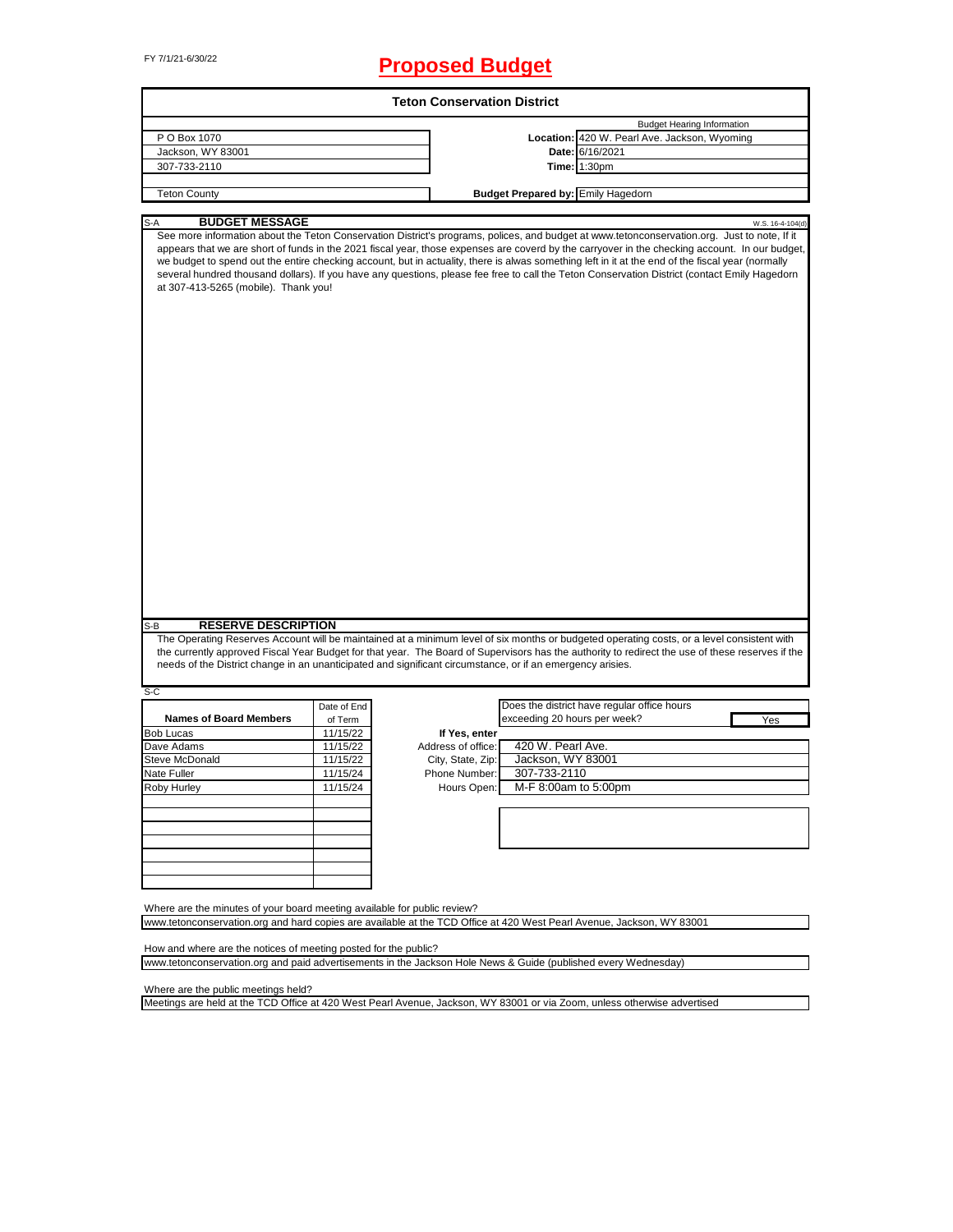## **PROPOSED BUDGET SUMMARY**

|       | <b>OVERVIEW</b>                                             | 2019-2020<br>Actual | 2020-2021<br>Estimated | 2021-2022<br>Proposed | Pending<br>Approval |
|-------|-------------------------------------------------------------|---------------------|------------------------|-----------------------|---------------------|
| $S-1$ | <b>Total Budgeted Expenditures</b>                          | \$1,563,417         | \$3,089,893            | \$3,655,881           |                     |
| $S-2$ | <b>Total Principal to Pay on Debt</b>                       | \$0                 | \$0 <sub>1</sub>       |                       |                     |
| $S-3$ | <b>Total Change to Restricted Funds</b>                     | \$0                 | \$0                    |                       |                     |
|       |                                                             |                     |                        |                       |                     |
| $S-4$ | <b>Total General Fund and Forecasted Revenues Available</b> | \$2,800,103         | \$3,117,239            | \$3,664,755           |                     |
| $S-5$ | Amount requested from County Commissioners                  | \$1,799,444         | \$1,599,200            | \$1,983,242           |                     |
| $S-6$ | <b>Additional Funding Needed:</b>                           |                     |                        | \$0                   |                     |

|                  | <b>REVENUE SUMMARY</b>                                                | 2019-2020   | 2020-2021        | 2021-2022        | Pending                                                                                                                                                                                                                                                   |
|------------------|-----------------------------------------------------------------------|-------------|------------------|------------------|-----------------------------------------------------------------------------------------------------------------------------------------------------------------------------------------------------------------------------------------------------------|
|                  |                                                                       | Actual      | Estimated        | Proposed         | Approval                                                                                                                                                                                                                                                  |
|                  |                                                                       |             |                  |                  |                                                                                                                                                                                                                                                           |
| $S-7$            | <b>Operating Revenues</b>                                             | \$5,804     | \$5,000          | \$7.800          | <u>Mille College</u>                                                                                                                                                                                                                                      |
| $S-8$            | Tax levy (From the County Treasurer)                                  | \$1,799,444 | \$1,599,200      | \$1,983,242      | <u> Hillingan yang berlapas dalam dalam dalam dalam dalam dalam dalam dalam dalam dalam dalam dalam dalam dalam </u>                                                                                                                                      |
| $S-9$            | <b>Government Support</b>                                             | \$244,045   | \$8,824          | \$12,824         | <u>Maria Santa Barat da Barat da Barat da Barat da Barat da Barat da Barat da Barat da Barat da Barat da Barat d</u>                                                                                                                                      |
| $S-10$           | <b>Grants</b>                                                         | \$82,233    | \$411,550        | \$368,620        | <u> Historian S</u>                                                                                                                                                                                                                                       |
| $S-11$           | Other County Support (Not from Co. Treas.)                            | \$0         | \$0              | \$0              | 77                                                                                                                                                                                                                                                        |
| $S-12$           | <b>Miscellaneous</b>                                                  | \$12,175    | \$10,000         | \$9,000          | <u>till för en s</u>                                                                                                                                                                                                                                      |
| $S-13$           | <b>Other Forecasted Revenue</b>                                       | \$20,867    | \$0              | \$0              | en de la forma de la forma de la forma de la forma de la forma de la forma de la forma de la forma de la forma<br>Constituir de la forma de la forma de la forma de la forma de la forma de la forma de la forma de la forma de                           |
|                  |                                                                       |             |                  |                  |                                                                                                                                                                                                                                                           |
| $S-14$           | <b>Total Revenue</b>                                                  | \$2,164,568 | \$2,034,574      | \$2,381,485      | <u> Hallis Halling</u>                                                                                                                                                                                                                                    |
|                  | FY 7/1/21-6/30/22                                                     |             |                  |                  | <b>Teton Conservation District</b>                                                                                                                                                                                                                        |
|                  | <b>EXPENDITURE SUMMARY</b>                                            | 2019-2020   | 2020-2021        | 2021-2022        | Pending                                                                                                                                                                                                                                                   |
|                  |                                                                       | Actual      | Estimated        | Proposed         | Approval                                                                                                                                                                                                                                                  |
|                  |                                                                       |             |                  |                  |                                                                                                                                                                                                                                                           |
| $S-15$           | <b>Capital Outlay</b>                                                 | \$0         | \$0              | \$0              | en de la familie de la familie de la familie de la familie de la familie de la familie de la familie de la fam<br>Concelho de la familie de la familie de la familie de la familie de la familie de la familie de la familie de                           |
| $S-16$           | <b>Interest and Fees On Debt</b>                                      | \$0         | \$0              | \$0              | an<br>Mari                                                                                                                                                                                                                                                |
| $S-17$           | <b>Administration</b>                                                 | \$314,532   | \$386,114        | \$493,260        | <u> Martin Carl</u>                                                                                                                                                                                                                                       |
| $S-18$           | <b>Operations</b>                                                     | \$916,340   | \$2,309,348      | \$2,734,332      | <u> Mariji (Mariji (Mariji (Mariji (Mariji (Mariji (Mariji (Mariji (Mariji (Mariji (Mariji (Mariji (Ma</u>                                                                                                                                                |
| $S-19$           | <b>Indirect Costs</b>                                                 | \$332,545   | \$394,431        | \$428,289        | <u>tik alaman</u>                                                                                                                                                                                                                                         |
| <b>S-20R</b>     | <b>Expenditures paid by Reserves</b>                                  | \$0         | \$0              | \$0              | en de la f                                                                                                                                                                                                                                                |
| $S-20$           | <b>Total Expenditures</b>                                             | \$1,563,417 | \$3,089,893      | \$3,655,881      |                                                                                                                                                                                                                                                           |
|                  |                                                                       |             |                  |                  |                                                                                                                                                                                                                                                           |
|                  | <b>DEBT SUMMARY</b>                                                   | 2019-2020   | 2020-2021        | 2021-2022        | Pending                                                                                                                                                                                                                                                   |
|                  |                                                                       | Actual      | Estimated        | Proposed         | Approval                                                                                                                                                                                                                                                  |
|                  |                                                                       |             |                  |                  |                                                                                                                                                                                                                                                           |
| $S-21$           | <b>Principal Paid on Debt</b>                                         | \$0         | \$0              | \$0              | ga kalendari daga kalendari daga kalendari daga kalendari daga kalendari daga kalendari daga kalendari daga ka<br>Kalendari daga kalendari daga kalendari daga kalendari daga kalendari daga kalendari daga kalendari daga kalen<br>                      |
|                  |                                                                       |             |                  |                  |                                                                                                                                                                                                                                                           |
|                  | <b>CASH AND INVESTMENTS</b>                                           | 2019-2020   | 2020-2021        | 2021-2022        | Pending                                                                                                                                                                                                                                                   |
|                  |                                                                       | Actual      | Estimated        | Proposed         | Approval                                                                                                                                                                                                                                                  |
|                  |                                                                       |             |                  |                  |                                                                                                                                                                                                                                                           |
| $S-22$           | <b>TOTAL GENERAL FUNDS</b>                                            | \$635,535   | \$1,082,665      | \$1,283,269      | <u> Kabupatèn Tanah Bandaran Sura</u>                                                                                                                                                                                                                     |
|                  |                                                                       |             |                  |                  |                                                                                                                                                                                                                                                           |
|                  | <b>Summary of Reserve Funds</b>                                       |             |                  |                  |                                                                                                                                                                                                                                                           |
| $S-23$           | <b>Beginning Balance in Reserve Accounts</b>                          |             |                  |                  |                                                                                                                                                                                                                                                           |
| $S-24$           | a. Sinking and Debt Service Funds                                     | \$0         | \$0              | \$0              | e di Barco                                                                                                                                                                                                                                                |
| $S-25$           | b. Reserves                                                           | \$0<br>\$0  | \$500,000<br>\$0 | \$500,000<br>\$0 | <u> Historia (</u>                                                                                                                                                                                                                                        |
| $S-26$           | c. Bond Funds                                                         |             |                  |                  |                                                                                                                                                                                                                                                           |
|                  | Total Reserves (a+b+c)                                                | \$0         | \$500.000        | \$500,000        | <b>Harristown States Book</b>                                                                                                                                                                                                                             |
| $S-27$           | Amount to be added                                                    |             |                  |                  |                                                                                                                                                                                                                                                           |
| $S-28$           | a. Sinking and Debt Service Funds                                     | \$0         | \$0              | \$0              | en de la provincia de la construcción de la construcción de la construcción de la construcción de la construcc<br>Construcción                                                                                                                            |
| $S-29$           | b. Reserves                                                           | \$0         | \$0              | \$0              |                                                                                                                                                                                                                                                           |
| $S-30$           | c. Bond Funds                                                         | \$0         | \$0              | \$0              |                                                                                                                                                                                                                                                           |
|                  | Total to be added (a+b+c)                                             | \$0         | \$0              | \$0              | en de la filòlogía<br>Marcola                                                                                                                                                                                                                             |
|                  |                                                                       |             |                  |                  | <u> Historian Sta</u>                                                                                                                                                                                                                                     |
| $S-31$           |                                                                       |             |                  |                  |                                                                                                                                                                                                                                                           |
|                  | Subtotal                                                              | \$0         | \$500,000        | \$500,000        |                                                                                                                                                                                                                                                           |
| $S-32$<br>$S-33$ | Less Total to be spent<br><b>TOTAL RESERVES AT END OF FISCAL YEAR</b> | \$0<br>\$0  | \$0<br>\$500,000 | \$0<br>\$500,000 | en de la familie de la familie de la familie de la familie de la familie de la familie de la familie de la fa<br>Constitution de la familie de la familie de la familie de la familie de la familie de la familie de la familie<br><u> Harry Constant</u> |

*Budget Officer / District Official (if not same as "Submitted by")*

Date adopted by Special District

*End of Summary*

| <b>DISTRICT ADDRESS: PO Box 1070</b> | <b>PREPARED BY: Emily Hagedorn</b> |
|--------------------------------------|------------------------------------|
| Jackson, WY 83001                    |                                    |

**DISTRICT PHONE:** 307-733-2110

1/23/19 *Form approved by Wyoming Department of Audit, Public Funds Division Prepared in compliance with the Uniform Municipal Fiscal Procedures Act (W.S. 16-4-101 through 124) as it applies.*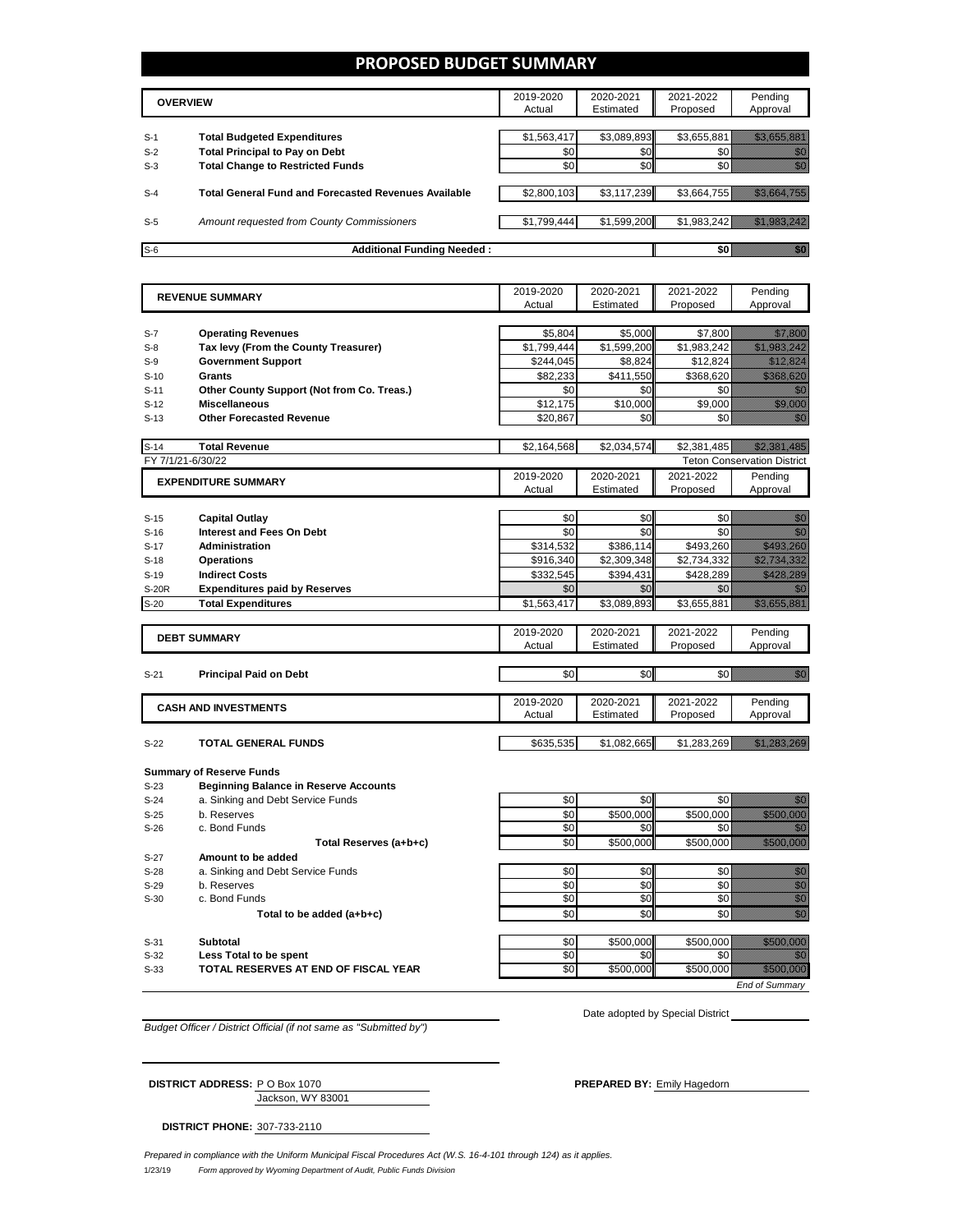|                    | <b>Teton Conservation District</b>                 |                  |             |             | <b>FYE</b>  | 6/30/2022                                                                                                                                                                                                                       |
|--------------------|----------------------------------------------------|------------------|-------------|-------------|-------------|---------------------------------------------------------------------------------------------------------------------------------------------------------------------------------------------------------------------------------|
|                    | <b>NAME OF DISTRICT/BOARD</b>                      |                  |             |             |             |                                                                                                                                                                                                                                 |
|                    |                                                    |                  |             |             |             |                                                                                                                                                                                                                                 |
|                    | PROPERTY TAXES AND ASSESSMENTS                     |                  |             |             |             |                                                                                                                                                                                                                                 |
|                    |                                                    |                  |             |             |             |                                                                                                                                                                                                                                 |
|                    |                                                    | <b>DOA Chart</b> | 2019-2020   | 2020-2021   | 2021-2022   | Pending                                                                                                                                                                                                                         |
|                    |                                                    | of Accounts      | Actual      | Estimated   | Proposed    | Approval                                                                                                                                                                                                                        |
| $R-1$              | <b>Property Taxes and Assessments Received</b>     |                  |             |             |             |                                                                                                                                                                                                                                 |
| $R-1.1$            | Tax Levy (From the County Treasurer)               | 4001             | \$1,799,444 | \$1,599,200 | \$1,983,242 | <u> Hillingan yang beradapat dalam bagi dalam dalam bagi dalam bagi dalam bagi dalam bagi dalam bagi dalam bagi d</u>                                                                                                           |
| $R-1.2$            | Other County Support (see note on the right)       | 4005             | \$0         | \$0         | \$0         |                                                                                                                                                                                                                                 |
|                    |                                                    |                  |             |             |             |                                                                                                                                                                                                                                 |
|                    | <b>FORECASTED REVENUE</b>                          |                  |             |             |             |                                                                                                                                                                                                                                 |
|                    |                                                    |                  |             |             |             |                                                                                                                                                                                                                                 |
|                    |                                                    | <b>DOA Chart</b> | 2019-2020   | 2020-2021   | 2021-2022   | Pending                                                                                                                                                                                                                         |
|                    |                                                    | of Accounts      | Actual      | Estimated   | Proposed    | Approval                                                                                                                                                                                                                        |
| $R-2$              | <b>Revenues from Other Governments</b>             |                  |             |             |             |                                                                                                                                                                                                                                 |
| $R - 2.1$          | <b>State Aid</b>                                   | 4211             | \$12,063    | \$8,824     | \$12,824    | <u> Elizabeth C</u>                                                                                                                                                                                                             |
|                    | R-2.2 Additional County Aid (non-treasurer)        | 4237             | \$0         | \$0         | \$0         |                                                                                                                                                                                                                                 |
| $R - 2.3$          | City (or Town) Aid                                 | 4237             | \$0         | \$0         | \$0         |                                                                                                                                                                                                                                 |
| R-2.4              | Other (Specify)<br>Savings Acct Transfer           | 4237             | \$231,982   | \$0         | \$0         |                                                                                                                                                                                                                                 |
| R-2.5              | <b>Total Government Support</b>                    |                  | \$244,045   | \$8,824     | \$12,824    | <u>esta la provincia del conte</u>                                                                                                                                                                                              |
| $R-3$              | <b>Operating Revenues</b>                          |                  |             |             |             |                                                                                                                                                                                                                                 |
| $R - 3.1$          | <b>Customer Charges</b>                            | 4300             | \$0         | \$0         | \$0         |                                                                                                                                                                                                                                 |
| $R - 3.2$          | Sales of Goods or Services                         | 4300             | \$5,804     | \$5,000     | \$7,800     | <u>tillisest</u>                                                                                                                                                                                                                |
| $R - 3.3$          | <b>Other Assessments</b>                           | 4503             | \$0         | \$0         | \$0         |                                                                                                                                                                                                                                 |
| $R - 3.4$          | <b>Total Operating Revenues</b>                    |                  | \$5,804     | \$5,000     | \$7,800     | <u>elitika k</u>                                                                                                                                                                                                                |
| $R-4$              | <b>Grants</b>                                      |                  |             |             |             |                                                                                                                                                                                                                                 |
| $R - 4.1$          | <b>Direct Federal Grants</b>                       | 4201             | \$21,070    | \$18,350    | \$18,620    | <u> Hillian San Baratasan San Baratasa Sara</u>                                                                                                                                                                                 |
| R-4.2              | Federal Grants thru State Agencies                 | 4201             | \$0         | \$0         | \$0         |                                                                                                                                                                                                                                 |
| $R - 4.3$          | <b>Grants from State Agencies</b>                  | 4211             | \$61,163    | \$393,200   | \$350,000   | <u>elik kulturalar</u>                                                                                                                                                                                                          |
| $R - 4.4$          | <b>Total Grants</b>                                |                  | \$82,233    | \$411,550   | \$368,620   | <u> Karamanan Sara</u>                                                                                                                                                                                                          |
| $R-5$              | <b>Miscellaneous Revenue</b>                       | 4501             | \$1,259     | \$2,500     | \$1,500     |                                                                                                                                                                                                                                 |
| $R - 5.1$<br>R-5.2 | Interest<br>Other: Specify<br>Unanticipated Income | 4500             | \$10,916    | \$7,500     | \$7,500     | <u>till framförfa</u><br><u>elittiin ku</u>                                                                                                                                                                                     |
| $R - 5.3$          | Other: Additional                                  |                  |             |             |             |                                                                                                                                                                                                                                 |
| $R-5.4$            | <b>Total Miscellaneous</b>                         |                  | \$12,175    | \$10,000    | \$9,000     | <u>tion and a strong the strong strong</u>                                                                                                                                                                                      |
| $R-5.5$            | <b>Total Forecasted Revenue</b>                    |                  | \$344,257   | \$435,374   | \$398,244   | <u>tiko kultura</u>                                                                                                                                                                                                             |
|                    |                                                    |                  |             |             |             |                                                                                                                                                                                                                                 |
| $R-6$              | <b>Other Forecasted Revenue</b>                    |                  |             |             |             |                                                                                                                                                                                                                                 |
| $R-6.1$            | a. Other past due as estimated by Co. Treas.       | 4004             | \$0         | \$0         | \$0         |                                                                                                                                                                                                                                 |
| R-6.2              | b. Other forecasted revenue (specify):             |                  |             |             |             |                                                                                                                                                                                                                                 |
| $R-6.3$            | <b>Reimbursements for Coop Projects</b>            | 4500             | \$20,867    | \$0         | \$0         |                                                                                                                                                                                                                                 |
| $R-6.4$            |                                                    | 4500             | \$0         | \$0         | \$0         |                                                                                                                                                                                                                                 |
| $R-6.5$            |                                                    |                  |             |             |             |                                                                                                                                                                                                                                 |
| $R-6.6$            | Total Other Forecasted Revenue (a+b)               |                  | \$20,867    | \$0         | \$0         | en de la familie de la familie de la familie de la familie de la familie de la familie de la familie de la fa<br>Constitution de la familie de la familie de la familie de la familie de la familie de la familie de la familie |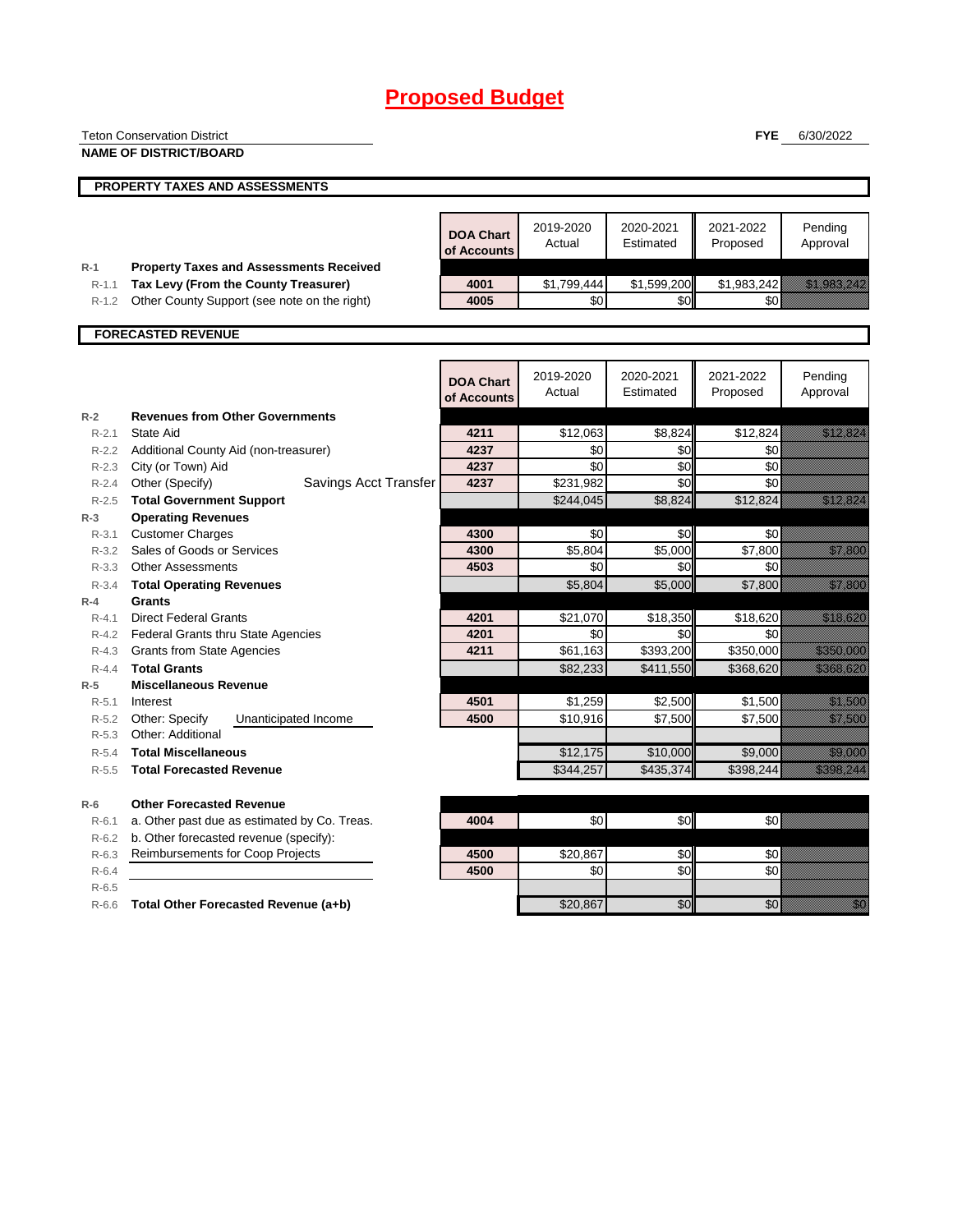Teton Conservation District

## **NAME OF DISTRICT/BOARD**

## **CAPITAL OUTLAY BUDGET**

| <b>Capital Outlay</b><br>Real Property<br>$F-11$<br>Vehicles<br>$F-12$<br>Office Equipment<br>$F-1.3$<br>Other (Specify)<br>$F-14$<br>$F-1.5$<br>$F-16$<br>$F-17$<br>TOTAL CAPITAL OUTLAY<br>$F-1.8$ |     |  |
|------------------------------------------------------------------------------------------------------------------------------------------------------------------------------------------------------|-----|--|
|                                                                                                                                                                                                      | E-1 |  |
|                                                                                                                                                                                                      |     |  |
|                                                                                                                                                                                                      |     |  |
|                                                                                                                                                                                                      |     |  |
|                                                                                                                                                                                                      |     |  |
|                                                                                                                                                                                                      |     |  |
|                                                                                                                                                                                                      |     |  |
|                                                                                                                                                                                                      |     |  |
|                                                                                                                                                                                                      |     |  |

|           |                             | <b>DOA Chart</b><br>of Accounts | 2019-2020<br>Actual | 2020-2021<br>Estimated | 2021-2022<br>Proposed | Pending<br>Approval                                                                                                           |
|-----------|-----------------------------|---------------------------------|---------------------|------------------------|-----------------------|-------------------------------------------------------------------------------------------------------------------------------|
|           | <b>Capital Outlay</b>       |                                 |                     |                        |                       |                                                                                                                               |
| $E - 1.1$ | <b>Real Property</b>        | 6201                            | \$0                 | \$0                    | \$0                   |                                                                                                                               |
| $E - 1.2$ | Vehicles                    | 6210                            | \$0                 | \$0                    | \$0                   |                                                                                                                               |
| $E-1.3$   | Office Equipment            | 6211                            | \$0                 | \$0                    | <b>\$0</b>            |                                                                                                                               |
| $E - 1.4$ | Other (Specify)             |                                 |                     |                        |                       |                                                                                                                               |
| $E-1.5$   |                             | 6200                            | \$0                 | \$0                    | \$0∤                  |                                                                                                                               |
| $E - 1.6$ |                             | 6200                            | \$0                 | \$0                    | 30 <sup>l</sup>       |                                                                                                                               |
| $E - 1.7$ |                             |                                 |                     |                        |                       |                                                                                                                               |
| $E-1.8$   | <b>TOTAL CAPITAL OUTLAY</b> |                                 | \$0                 | \$0                    | \$0                   | en de la filosofon de la filosofon de la filosofon de la filosofon de la filosofon de la filosofon de la filo<br>Contradición |

#### **ADMINISTRATION BUDGET**

|           |                                      | <b>DOA Chart</b><br>of Accounts | 2019-2020<br>Actual | 2020-2021<br>Estimated | 2021-2022<br>Proposed | Pending<br>Approval                                                                                                                 |
|-----------|--------------------------------------|---------------------------------|---------------------|------------------------|-----------------------|-------------------------------------------------------------------------------------------------------------------------------------|
| $E-2$     | <b>Personnel Services</b>            |                                 |                     |                        |                       |                                                                                                                                     |
| $E - 2.1$ | Administrator                        | 7002                            | \$54,125            | \$62,074               | \$64,558              | a a chuid ann an chuid ann an chuid ann an chuid ann an chuid ann an chuid ann an chuid ann an chuid ann an ch                      |
| $E-2.2$   | Secretary                            | 7003                            | \$36,820            | \$37,488               | $\overline{$43,866}$  | <u>elitika kontrolle</u>                                                                                                            |
| $E - 2.3$ | Clerical                             | 7004                            | \$22,092            | \$26,255               | \$41,351              | <u> Mariji (</u>                                                                                                                    |
| $E - 2.4$ | Other (Specify)                      |                                 |                     |                        |                       |                                                                                                                                     |
| $E - 2.5$ | <b>Land Resources Staff</b>          | 7005                            | \$10,673            | \$24,510               | \$31,863              | <u>e de la construcción de la construcción de la construcción de la construcción de la construcción de la constru</u>               |
| $E - 2.6$ | <b>Water Resources Staff</b>         | 7005                            | \$28,351            | \$21,437               | \$27,972              | <u>till allreadin</u>                                                                                                               |
| $E - 2.7$ |                                      |                                 |                     |                        |                       |                                                                                                                                     |
| $E-3$     | <b>Board Expenses</b>                |                                 |                     |                        |                       |                                                                                                                                     |
| $E - 3.1$ | Travel                               | 7011                            | \$761               | \$1,500                | \$1,500               | <u> Karlingan Sa</u>                                                                                                                |
| $E - 3.2$ | Mileage                              | 7012                            | \$0                 | \$0                    | \$0                   |                                                                                                                                     |
| $E - 3.3$ | Other (Specify)                      |                                 |                     |                        |                       |                                                                                                                                     |
| $E - 3.4$ | Meals & Supplies                     | 7013                            | \$0                 | \$0                    | \$0                   |                                                                                                                                     |
| $E - 3.5$ | <b>TCD Equip &amp; Clothing</b>      | 7013                            | \$257               | \$600                  | \$400                 | <u>till fra</u>                                                                                                                     |
| $E - 3.6$ |                                      |                                 |                     |                        |                       |                                                                                                                                     |
| $E-4$     | <b>Contractual Services</b>          |                                 |                     |                        |                       |                                                                                                                                     |
| $E - 4.1$ | Legal                                | 7021                            | \$11,105            | \$17,000               | \$17,000              | a katika katika katika katika ali                                                                                                   |
| $E - 4.2$ | Accounting/Auditing                  | 7022                            | \$24,167            | \$18,000               | \$18,000              | <u> Karl Sara</u>                                                                                                                   |
| $E - 4.3$ | Other (Specify)                      |                                 |                     |                        |                       |                                                                                                                                     |
| $E - 4.4$ | Dues & Subscriptions                 | 7023                            | \$15,611            | \$22,500               | \$22,500              | <u>ikaan kuninga kuningan kuningan kuningan kuningan kuningan kuningan kuningan kuningan kuningan kuningan kuning</u>               |
| $E - 4.5$ | Comm Outreach & Travel               | 7023                            | \$7,068             | \$8,750                | \$55,800              | <b>Maria Maria Bara</b>                                                                                                             |
| $E-4.6$   |                                      |                                 |                     |                        |                       |                                                                                                                                     |
| $E-5$     | <b>Other Administrative Expenses</b> |                                 |                     |                        |                       |                                                                                                                                     |
| $E - 5.1$ | <b>Office Supplies</b>               | 7031                            | \$5,247             | \$7,000                | \$6,000               | <u>ti serialdi se</u>                                                                                                               |
| $E-5.2$   | Office equipment, rent & repair      | 7032                            | \$18,102            | \$42,000               | \$45,000              | <u> Karl Maria Sa</u>                                                                                                               |
| $E-5.3$   | Education                            | 7033                            | \$2,759             | \$6,800                | \$6,800               | <u> Harry College and</u>                                                                                                           |
| $E - 5.4$ | Registrations                        | 7034                            | \$0                 | \$0                    | \$0                   |                                                                                                                                     |
| $E - 5.5$ | Other (Specify)                      |                                 |                     |                        |                       |                                                                                                                                     |
| $E-5.6$   | <b>Meeting Expenses</b>              | 7035                            | \$4,997             | \$8,600                | \$17,600              | <u>elitika ko</u>                                                                                                                   |
| $E - 5.7$ | <b>General Office Expense</b>        | 7035                            | \$72,397            | \$81,600               | \$93,050              | <u>tin ka</u>                                                                                                                       |
| $E - 5.8$ |                                      |                                 |                     |                        |                       |                                                                                                                                     |
| $E-6$     | <b>TOTAL ADMINISTRATION</b>          |                                 | \$314,532           | \$386,114              | \$493,260             | <u>elitelik kontrollerin kontrollerin kontrollerin kontrollerin kontrollerin kontrollerin kontrollerin kontrol</u> ler<br>Etimologi |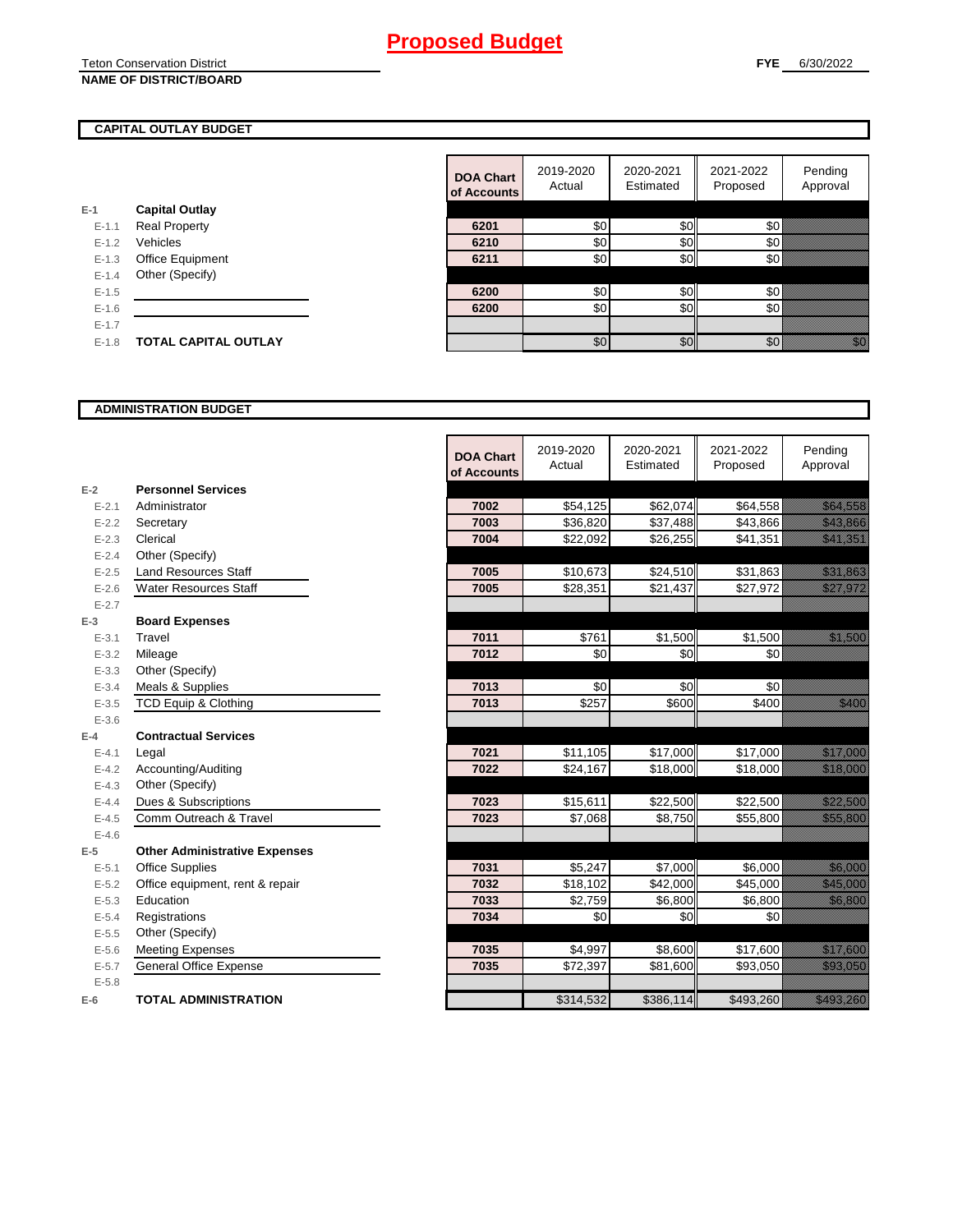Teton Conservation District

## **OPERATIONS BUDGET**

|            |                                        | <b>DOA Chart</b><br>of Accounts | 2019-2020<br>Actual | 2020-2021<br>Estimated | 2021-2022<br>Proposed | Pendina<br>Approval                                                                                                  |
|------------|----------------------------------------|---------------------------------|---------------------|------------------------|-----------------------|----------------------------------------------------------------------------------------------------------------------|
| $E-7$      | <b>Personnel Services</b>              |                                 |                     |                        |                       |                                                                                                                      |
| $E - 7.1$  | Wages--Operations                      | 7202                            | \$44,552            | \$56,318               | \$49,925              | <u>i ka</u>                                                                                                          |
| $E - 7.2$  | <b>Service Contracts</b>               | 7203                            | \$0                 | \$0                    | \$0                   |                                                                                                                      |
| $E - 7.3$  | Other (Specify)                        |                                 |                     |                        |                       |                                                                                                                      |
| $E - 7.4$  | <b>Land Resources Staff</b>            | 7204                            | \$95,364            | \$98,040               | \$95,584              | <u>i serialistikan pa</u>                                                                                            |
| $E - 7.5$  | <b>Water Resources Staff</b>           | 7204                            | \$75,481            | \$85,749               | \$83,917              | <u>i serialistika pa</u>                                                                                             |
| $E - 7.6$  |                                        |                                 |                     |                        |                       |                                                                                                                      |
| $E-8$      | <b>Travel</b>                          |                                 |                     |                        |                       |                                                                                                                      |
| $E - 8.1$  | Mileage                                | 7211                            | \$0                 | \$0                    | \$0                   |                                                                                                                      |
| $E - 8.2$  | Other (Specify)                        |                                 |                     |                        |                       |                                                                                                                      |
| $E - 8.3$  |                                        | 7212                            | \$0                 | \$0                    | \$0                   |                                                                                                                      |
| $E - 8.4$  |                                        | 7212                            | \$0                 | \$0                    | \$0                   |                                                                                                                      |
| $E - 8.5$  |                                        |                                 |                     |                        |                       |                                                                                                                      |
| $E-9$      | <b>Operating supplies (List)</b>       |                                 |                     |                        |                       |                                                                                                                      |
| $E-9.1$    | Communications (moved to Admin FY22)   | 7220                            | \$28,784            | \$42,500               | \$0                   |                                                                                                                      |
| $E - 9.2$  | GIS Mapping Tech.                      | 7220                            | \$1,967             | \$2,000                | \$227,000             | <u> Killillille konstru</u>                                                                                          |
| $E-9.3$    | Land Program                           | 7220                            | \$0                 | \$0                    | \$143,600             | <u> Kabupatèn Tanah Bandaran Bandaran Sura</u>                                                                       |
| $E - 9.4$  |                                        | 7220                            | \$0                 | \$0                    | \$0                   |                                                                                                                      |
| $E-9.5$    |                                        |                                 |                     |                        |                       |                                                                                                                      |
| $E-10$     | <b>Program Services (List)</b>         |                                 |                     |                        |                       |                                                                                                                      |
| $E-10.1$   | Ag Program - Cropland                  | 7230                            | \$76,137            | \$561,000              | \$468,300             | <u> Kabupatèn Tanah Bandaran Sura</u>                                                                                |
| $E-10.2$   | Ag Program - Rangeland                 | 7230                            | \$6,905             | \$62,310               | \$37,385              | <u> Kalifornia ko</u>                                                                                                |
| $E-10.3$   | TAC, PIC or Carryover Grants           | 7230                            | \$15,500            | \$318,980              | \$440,978             | <u> Kalèndher Ka</u>                                                                                                 |
| $E-10.4$   | Partnering Fund                        | 7230                            | \$59,513            | \$81,646               | \$0                   |                                                                                                                      |
| $E-10.5$   |                                        |                                 |                     |                        |                       |                                                                                                                      |
| $E-11$     | <b>Contractual Arrangements (List)</b> |                                 |                     |                        |                       |                                                                                                                      |
| $E-11.1$   | <b>TAWPC/WUI Fire</b>                  | 7400                            | \$67,654            | \$129,400              | \$232,400             | <u>tika kultura da a</u>                                                                                             |
| $E - 11.2$ | <b>USGS Partnership</b>                | 7400                            | \$69,660            | \$85,960               | \$72,085              | <u> Hillingan yang berasala</u>                                                                                      |
| $E-11.3$   | Invasive Species Mgmt. (moved FY22)    | 7400                            | \$35,000            | \$65,000               | $\sqrt{6}$            |                                                                                                                      |
| $E-11.4$   | Long Range Planning (completed FY21)   | 7400                            | \$10,000            | \$2,000                | \$0                   |                                                                                                                      |
| $E-11.5$   |                                        |                                 |                     |                        |                       |                                                                                                                      |
| $E-12$     | <b>Other operations (Specify)</b>      |                                 |                     |                        |                       |                                                                                                                      |
| $E-12.1$   | <b>Sustainability Projects</b>         | 7450                            | \$50,450            | \$93,084               | \$81,000              | <u>ti sedan pa</u>                                                                                                   |
| $E-12.2$   | Water Resources / WQ                   | 7450                            | \$213,578           | \$508,361              | \$570,332             | <u> Kabupatèn Ta</u>                                                                                                 |
| $E-12.3$   | <b>Wildlife Projects</b>               | 7450                            | \$65,795            | \$117,000              | \$114,325             | <u>tika kuningan di kacamatan di kacamatan di kacamatan di kacamatan di kacamatan di kacamatan di kacamatan di k</u> |
| $E-12.4$   | <b>Vegetation Program</b>              | 7450                            | \$0                 | \$0                    | \$117,500             | <u> Kabupatèn Tidak Bandaran Sura</u>                                                                                |
| $E-12.5$   |                                        |                                 |                     |                        |                       |                                                                                                                      |
| $E-13$     | <b>TOTAL OPERATIONS</b>                |                                 | \$916,340           | \$2,309,348            | \$2,734,332           |                                                                                                                      |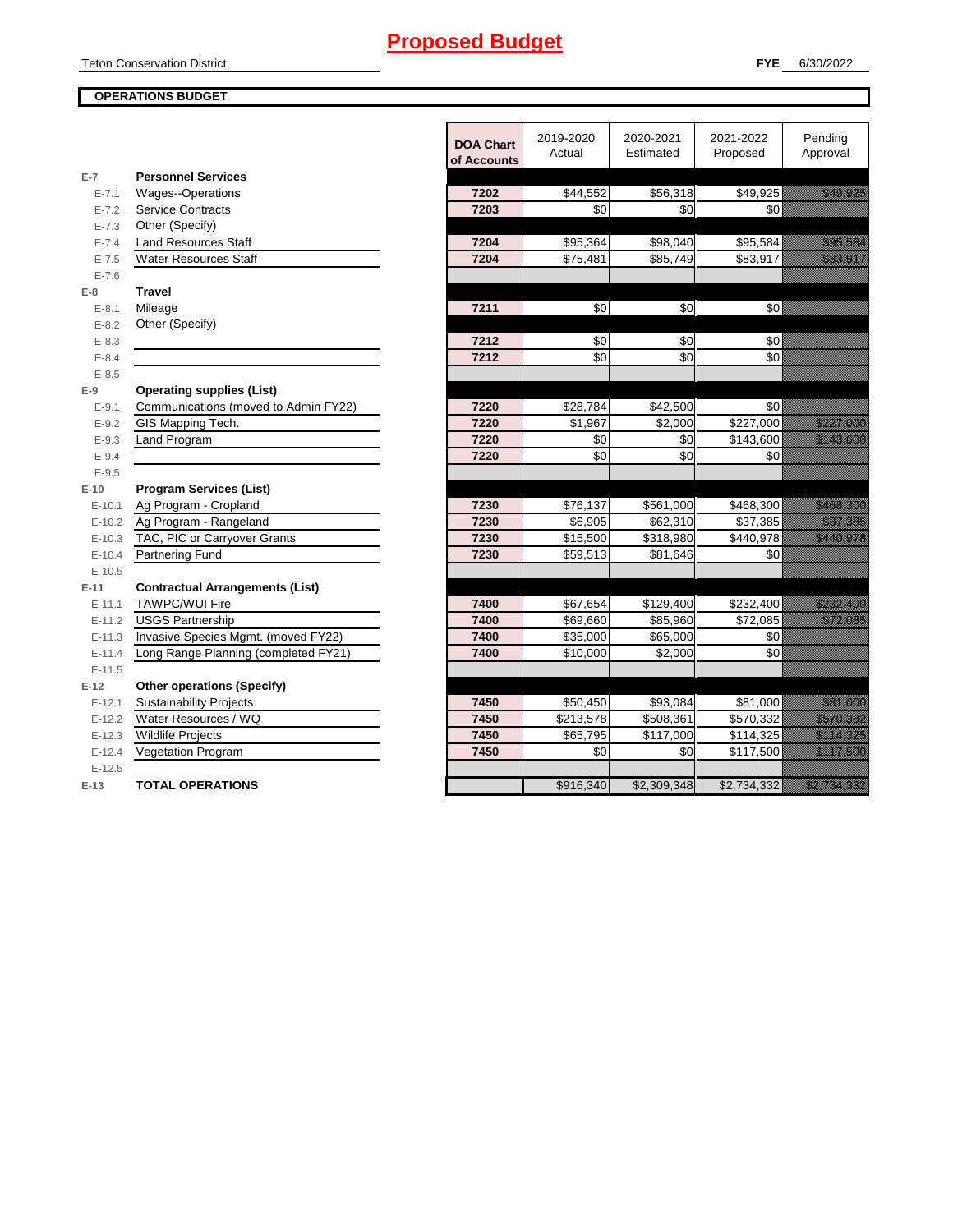Teton Conservation District

## **INDIRECT COSTS BUDGET**

|          |                                        | <b>DOA Chart</b><br>of Accounts | 2019-2020<br>Actual | 2020-2021<br>Estimated | 2021-2022<br>Proposed | Pending<br>Approval          |
|----------|----------------------------------------|---------------------------------|---------------------|------------------------|-----------------------|------------------------------|
| $E-14$   | Insurance                              |                                 |                     |                        |                       |                              |
| $E-14.1$ | Liability                              | 7502                            | \$4,477             | \$6,350                | \$6,350               | <u> Kalifornia (</u>         |
| $E-14.2$ | Buildings and vehicles                 | 7503                            | \$3,044             | \$10,000               | \$10,000              | <u> Maria Sant</u>           |
| $E-14.3$ | Equipment                              | 7504                            | \$0                 | \$0                    | 30 <sup>l</sup>       |                              |
| $E-14.4$ | Other (Specify)                        |                                 |                     |                        |                       |                              |
| $E-14.5$ | <b>Bonds</b>                           | 7505                            | \$3,650             | \$3,650                | \$3,650               | <u> Karl Sara</u>            |
| $E-14.6$ |                                        | 7505                            | \$0                 | \$0                    | 30 <sup>8</sup>       |                              |
| $E-14.7$ |                                        |                                 |                     |                        |                       |                              |
| $E-15$   | Indirect payroll costs:                |                                 |                     |                        |                       |                              |
| $E-15.1$ | FICA (Social Security) taxes           | 7511                            | \$39,176            | \$44,000               | \$44,500              | <u> Karl Sara</u>            |
| $E-15.2$ | <b>Workers Compensation</b>            | 7512                            | \$10,010            | \$16,000               | \$16,000              | <u> Mariji (</u>             |
| $E-15.3$ | <b>Unemployment Taxes</b>              | 7513                            | \$0                 | \$0                    | \$0                   |                              |
| $E-15.4$ | Retirement                             | 7514                            | \$66,387            | \$100,650              | \$108,500             | <u> Elizabeth Carl</u>       |
| $E-15.5$ | <b>Health Insurance</b>                | 7515                            | \$74,529            | \$82,500               | \$84,000              | <b>Range Communication</b>   |
| $E-15.6$ | Other (Specify)                        |                                 |                     |                        |                       |                              |
| $E-15.7$ | Leave Liability/Unemploymnet Ins. + OT | 7516                            | \$10,000            | \$10,000               | \$14,000              | <u> Karl Sara</u>            |
| $E-15.8$ | Housing/Insurance Stipends             | 7516                            | \$121,272           | \$121,281              | \$141,289             | <u>Timolling</u>             |
| $E-15.9$ |                                        |                                 |                     |                        |                       |                              |
|          |                                        |                                 |                     |                        |                       |                              |
| $E-17$   | <b>TOTAL INDIRECT COSTS</b>            |                                 | \$332,545           | \$394,431              | \$428,289             | <u> Kalifornia (h. 1888)</u> |
|          |                                        |                                 |                     |                        |                       |                              |

## **DEBT SERVICE BUDGET**

|         |                           | <b>DOA Chart</b><br>of Accounts | 2019-2020<br>Actual | 2020-2021<br>Estimated | 2021-2022<br>Proposed | Pending<br>Approval |
|---------|---------------------------|---------------------------------|---------------------|------------------------|-----------------------|---------------------|
|         | <b>Debt Service</b>       |                                 |                     |                        |                       |                     |
| $D-1.1$ | Principal                 | 6401                            | \$0                 | \$OII                  | \$0 I                 |                     |
| $D-1.2$ | Interest                  | 6410                            | \$0                 | \$0                    | \$0                   |                     |
| $D-1.3$ | Fees                      | 6420                            | \$0                 | \$٥Ι                   | \$0 k                 |                     |
|         | <b>TOTAL DEBT SERVICE</b> |                                 | \$0                 | \$0                    | \$0                   |                     |

**D-1 Debt Service**

D-1.1 **Principal** 

D-1.2 **Interest** 

**D-2 TOTAL DEBT SERVICE**